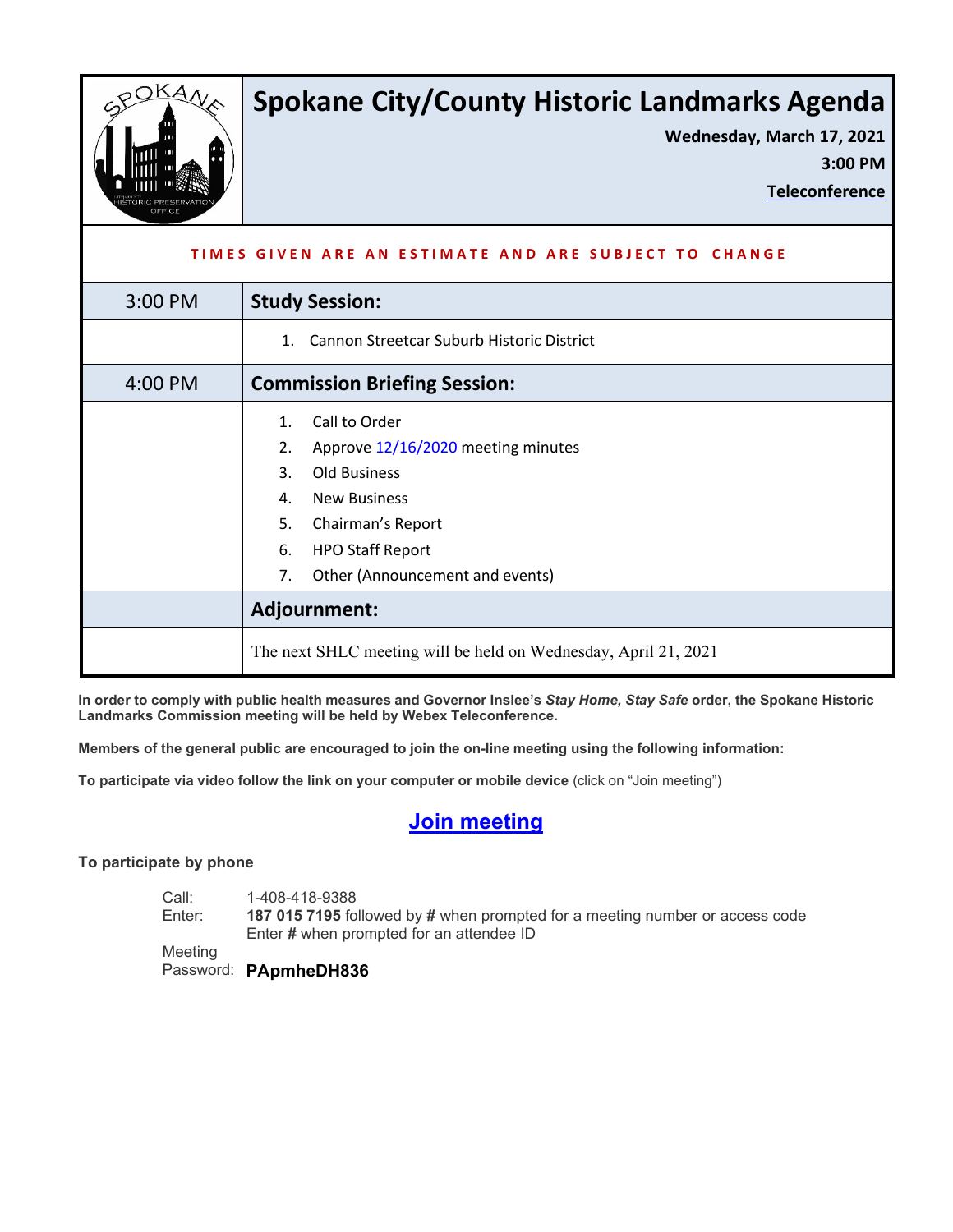<span id="page-1-0"></span>

## **SPOKANE HISTORIC LANDMARKS COMMISSION**

Wednesday, December 16, 2020 Meeting Minutes:

Meeting called to order at 3:02 PM by Jacque West

#### Attendance

- Commission Members Present: Jacque West, Betsy Bradley, Sylvia Tarman, Amanda Paulson, Austin Dickey, Cole Taylor, Daniel Zapotocky, Ernie Robeson, Jill-Lynn Nunemaker, Jodi Kittel, Ray Rast
- Commission Members Not Present:
- Staff Present: Megan Duvall, Logan Camporeale, Stephanie Bishop

#### Hearings

- 1. **Special Valuation Application: Mary Frances Apartments 1907-1909 W 7th Avenue:**
	- Staff Report: Megan Duvall, *Historic Preservation*
	- Committee Report: Sylvia Tarman
	- Applicant Report: None
	- Questions asked and answered

Public Testimony: None

Ernie Robeson moved, based on Findings of Fact, the Spokane Historic Register Management Agreement, and the Secretary of the Interior Standards for Rehabilitation, that the application for Special Valuation of the Mary Frances Apartments at 1907 & 1909 West 7th Avenue be approved. Sylvia Tarman seconded; motion carried.

### 2. **Special Valuation Application: Moye House – 1224 W 11th Avenue:**

- Staff Report: Megan Duvall, *Historic Preservation*
- Committee Report: Sylvia Tarman
- Applicant Report: Aaron Gleason
- Questions asked and answered

Public Testimony: None

Cole Taylor moved, based on Findings of Fact, the Spokane Historic Register Management Agreement, and the Secretary of the Interior Standards for Rehabilitation, that the application for Special Valuation of the Moye House at 1224 West 11th Avenue be approved. Ernie Robeson seconded; motion carried.

- 3. **Special Valuation Application: Bickett Hotel (Phase 2) 225 W Riverside Avenue:**
	- Staff Report: Megan Duvall, *Historic Preservation*
	- Committee Report: Cole Taylor
	- Applicant Report: None